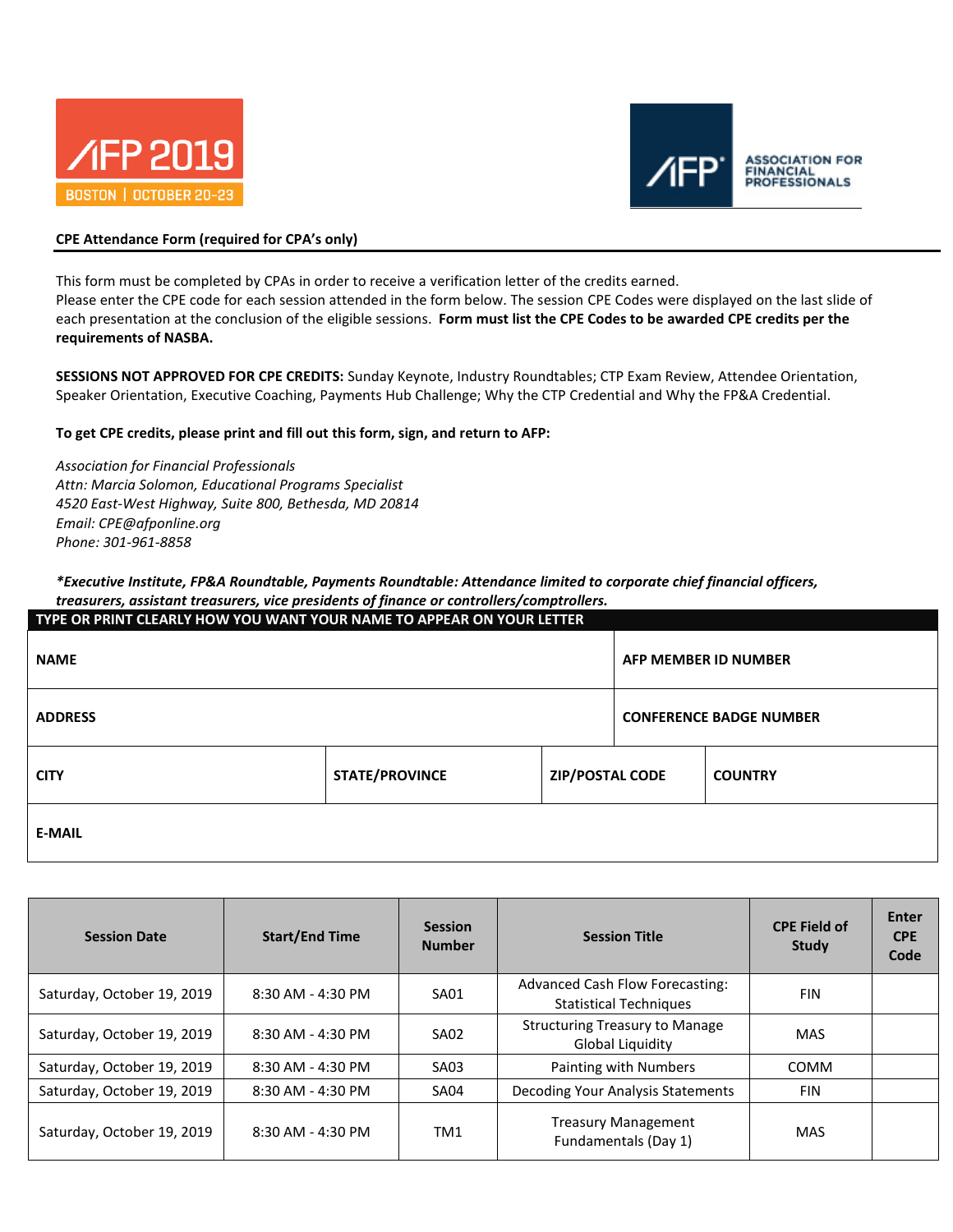| <b>Session Date</b>      | <b>Start/End Time</b> | <b>Session</b><br><b>Number</b> | <b>Session Title</b>                                                                                                       | <b>CPE Field of</b><br><b>Study</b> | Enter<br><b>CPE</b><br>Code |
|--------------------------|-----------------------|---------------------------------|----------------------------------------------------------------------------------------------------------------------------|-------------------------------------|-----------------------------|
| Sunday, October 20, 2019 | 8:00 AM - 12:00 PM    | SU01                            | <b>Top Line Modeling</b>                                                                                                   | <b>FIN</b>                          |                             |
| Sunday, October 20, 2019 | 8:00 AM - 12:00 PM    | <b>SU02</b>                     | Blockchain and Distributed Ledger<br>Technology: Real World Utility and<br>Applications                                    | IT                                  |                             |
| Sunday, October 20, 2019 | 8:00 AM - 12:00 PM    | <b>SU04</b>                     | Real-Time Payments 101: The<br><b>Fundamentals</b>                                                                         | <b>MAS</b>                          |                             |
| Sunday, October 20, 2019 | 8:00 AM - 3:30 PM     | <b>SU03</b>                     | <b>Global Payments: Operational</b><br><b>Excellence in Treasury</b>                                                       | MAS                                 |                             |
| Sunday, October 20, 2019 | 8:00 AM - 3:30 PM     | TM <sub>2</sub>                 | <b>Treasury Management</b><br>Fundamentals (Day 2)                                                                         | <b>MAS</b>                          |                             |
| Sunday, October 20, 2019 | 1:30 PM - 3:00 PM     | Exec RT-1                       | <b>Executive Roundtable: Aligning</b><br><b>Resources for Growth</b>                                                       | <b>BMO</b>                          |                             |
| Sunday, October 20, 2019 | 1:30 PM - 3:00 PM     | FPA RT-1                        | FP&A Symposium: Career Pathing                                                                                             | <b>PD</b>                           |                             |
| Sunday, October 20, 2019 | 1:30 PM - 3:00 PM     | <b>PYSM</b>                     | Payments Symposium                                                                                                         | <b>MAS</b>                          |                             |
| <b>Session Date</b>      | Start/End Time        | Session<br>Number               | <b>Session Title</b>                                                                                                       | CPE Field of<br>Study               | Enter<br><b>CPE Code</b>    |
| Monday, October 21, 2019 | 8:00 AM - 9:30 AM     | <b>EXEC BKFST</b>               | Executive Breakfast - Digital<br>Disruption: Treasury & Finance's<br>Role in Digital Transformation                        | IT                                  |                             |
| Monday, October 21, 2019 | 8:00 AM - 9:30 AM     | <b>PYBKST</b>                   | Payments Breakfast - The<br>CyberThreatscape: Key Trends in<br>Cybersecurity to Protecting Your<br>Payments Infrastructure | IT                                  |                             |
| Monday, October 21, 2019 | 8:30 AM - 9:30 AM     | 1                               | Reducing Payment Fees Isn't Just a<br>Fad                                                                                  | <b>FIN</b>                          |                             |
| Monday, October 21, 2019 | 8:30 AM - 9:30 AM     | 10                              | Earning (& Keeping) a Seat at the<br>'Big Kids' Table: How Finance Has to<br>Adapt to Stay Relevant & In-Demand            | <b>BMO</b>                          |                             |
| Monday, October 21, 2019 | 8:30 AM - 9:30 AM     | 11                              | How Treasury Can Defend Itself<br><b>Against Geopolitical Volatility</b>                                                   | <b>FIN</b>                          |                             |
| Monday, October 21, 2019 | 8:30 AM - 9:30 AM     | 12                              | <b>Cashflow Forecasting: Overcoming</b><br><b>Technology and Organizational</b><br>Challenges                              | <b>FIN</b>                          |                             |
| Monday, October 21, 2019 | 8:30 AM - 9:30 AM     | 13                              | <b>Beyond Trading: Exploring Portal</b><br>Capabilities                                                                    | <b>MAS</b>                          |                             |
| Monday, October 21, 2019 | 8:30 AM - 9:30 AM     | 14                              | A Picture is Worth \$3 Billion:<br>Applications for Data Visualization                                                     | <b>COMM</b>                         |                             |
| Monday, October 21, 2019 | 8:30 AM - 9:30 AM     | 15                              | Future of Treasury: The Uncut<br>Version                                                                                   | <b>BMO</b>                          |                             |
| Monday, October 21, 2019 | 8:30 AM - 9:30 AM     | 16                              | Elevating the Role of Treasury Within<br>Your Organization                                                                 | <b>BMO</b>                          |                             |
| Monday, October 21, 2019 | 8:30 AM - 9:30 AM     | 2                               | A Better Cash Receivables Solution:<br>How Retailers Can Harness Vital<br>Analytics                                        | <b>MAS</b>                          |                             |
| Monday, October 21, 2019 | 8:30 AM - 9:30 AM     | 3                               | <b>Global Payment Integration: Success</b><br>Stories in Optimization                                                      | <b>MAS</b>                          |                             |
| Monday, October 21, 2019 | 8:30 AM - 9:30 AM     | 4                               | Does CFAR Help Me C-Clearly?                                                                                               | MAS                                 |                             |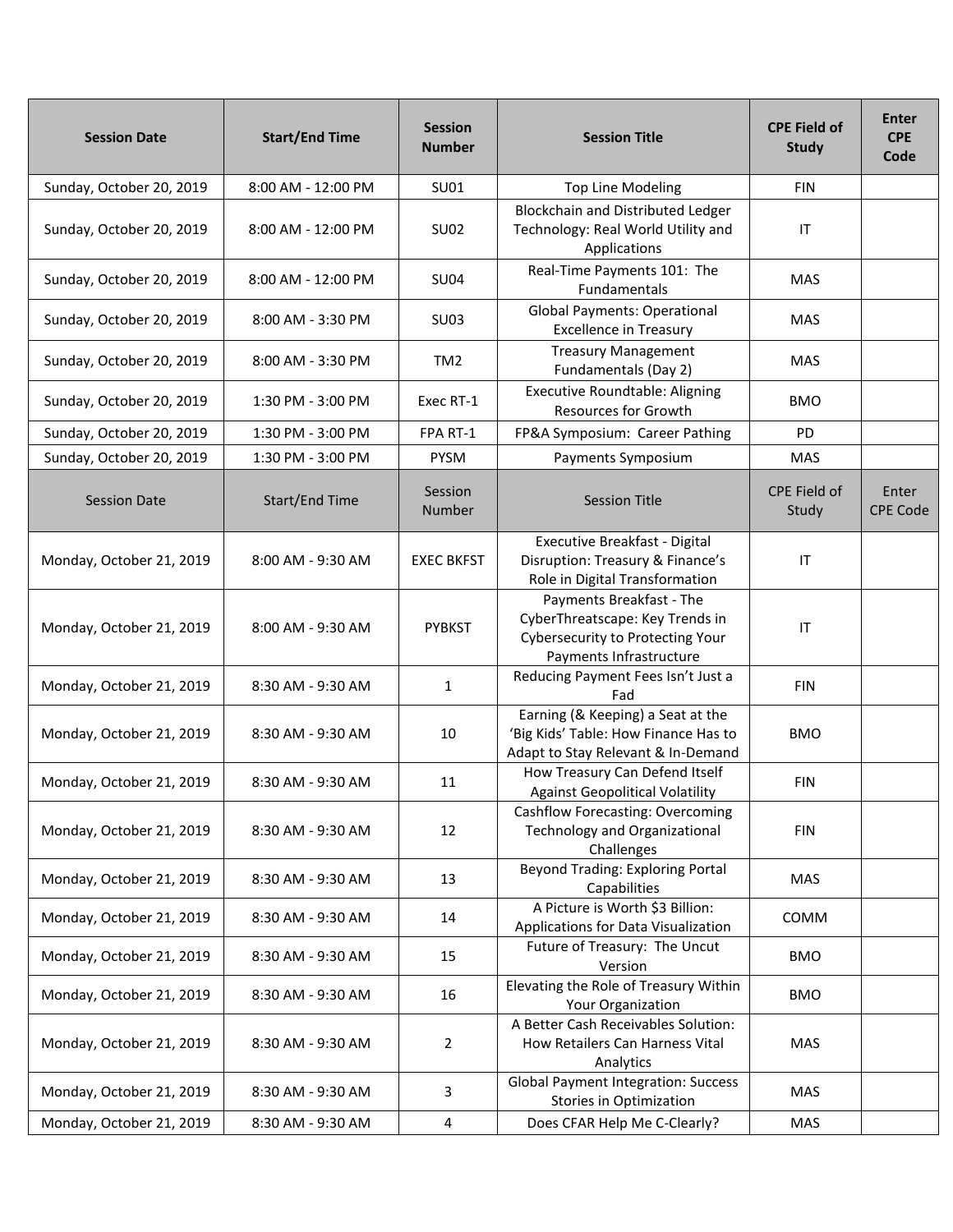| Monday, October 21, 2019 | 8:30 AM - 9:30 AM     | 5                               | Measuring Success in Project<br>Management: Pain Points You Need<br>to Know and Avoid                   | MAS                                 |                                    |
|--------------------------|-----------------------|---------------------------------|---------------------------------------------------------------------------------------------------------|-------------------------------------|------------------------------------|
| Monday, October 21, 2019 | 8:30 AM - 9:30 AM     | 6                               | A Sound Retirement Plan Rests on a<br>Secure Foundation                                                 | FIN                                 |                                    |
| Monday, October 21, 2019 | 8:30 AM - 9:30 AM     | 9                               | Preparing for the Transition from<br><b>LIBOR</b>                                                       | <b>SKA</b>                          |                                    |
| Monday, October 21, 2019 | 8:30 AM - 9:30 AM     | FPA RT-2                        | FP&A Roundtable: Executing on<br>M&A                                                                    | <b>BMO</b>                          |                                    |
| <b>Session Date</b>      | <b>Start/End Time</b> | <b>Session</b><br><b>Number</b> | <b>Session Title</b>                                                                                    | <b>CPE Field of</b><br><b>Study</b> | <b>Enter</b><br><b>CPE</b><br>Code |
| Monday, October 21, 2019 | 9:50 AM - 10:20 AM    | $LL-1$                          | Managing Risk in a Geopolitical<br>Climate                                                              | <b>FIN</b>                          |                                    |
| Monday, October 21, 2019 | 9:50 AM - 10:20 AM    | MSS1                            | Deploying Machine Learning to<br>Modernize the Revenue Forecast                                         | IT                                  |                                    |
| Monday, October 21, 2019 | 10:30 AM - 11:00 AM   | 29                              | New Training Tools to Upskill Your<br>Team                                                              | <b>MAS</b>                          |                                    |
| Monday, October 21, 2019 | 10:30 AM - 11:00 AM   | 30                              | How Innovations in Payments<br><b>Ecosystem Impact Consumer</b><br>Behavior                             | <b>MAS</b>                          |                                    |
| Monday, October 21, 2019 | 10:30 AM - 11:45 AM   | 17                              | Improving the Health of B2C<br>Payments: How Children's Hospital<br>of Alabama Shifted to Prepaid Cards | MAS                                 |                                    |
| Monday, October 21, 2019 | 10:30 AM - 11:45 AM   | 18                              | The Gig Economy: Driving New<br>Demands for Corporate Finance &<br>Payroll                              | <b>FIN</b>                          |                                    |
| Monday, October 21, 2019 | 10:30 AM - 11:45 AM   | 19                              | Moving Money & Data Together:<br>Making Payments Smarter, Not Just<br>Faster                            | <b>MAS</b>                          |                                    |
| Monday, October 21, 2019 | 10:30 AM - 11:45 AM   | 20                              | Dismantling Corporate Silos Through<br><b>Embedded Process Controls</b>                                 | <b>MAS</b>                          |                                    |
| Monday, October 21, 2019 | 10:30 AM - 11:45 AM   | 21                              | Treasury's Role in Evaluating Target<br>Date Funds                                                      | FIN                                 |                                    |
| Monday, October 21, 2019 | 10:30 AM - 11:45 AM   | 22                              | Monitoring Your Work-Life Pulse                                                                         | PD                                  |                                    |
| Monday, October 21, 2019 | 10:30 AM - 11:45 AM   | 23                              | Cash Investment Management:<br>Forget the Fads & Focus on the<br>Fundamentals                           | MAS                                 |                                    |
| Monday, October 21, 2019 | 10:30 AM - 11:45 AM   | 24                              | Cryptocurrencies and Blockchain<br>Technology                                                           | IT                                  |                                    |
| Monday, October 21, 2019 | 10:30 AM - 11:45 AM   | 25                              | Staying Ahead of the Chain:<br>Blockchain's Growing Impact on Your<br>Business and the Law              | IT                                  |                                    |
| Monday, October 21, 2019 | 10:30 AM - 11:45 AM   | 26                              | Measuring the Success of Your FP&A<br>Team                                                              | <b>BMO</b>                          |                                    |
| Monday, October 21, 2019 | 10:30 AM - 11:45 AM   | 27                              | One Size Does NOT Fit All! How<br>Different Corporates Approach FX<br>Hedging to Achieve Results        | <b>FIN</b>                          |                                    |
| Monday, October 21, 2019 | 10:30 AM - 11:45 AM   | 28                              | How to Successfully Implement an<br>In-House Bank                                                       | <b>MAS</b>                          |                                    |
| Monday, October 21, 2019 | 10:30 AM - 11:45 AM   | $EI-1$                          | Trade Wars: Facing the Business<br>Impact of Tariffs                                                    | <b>ECON</b>                         |                                    |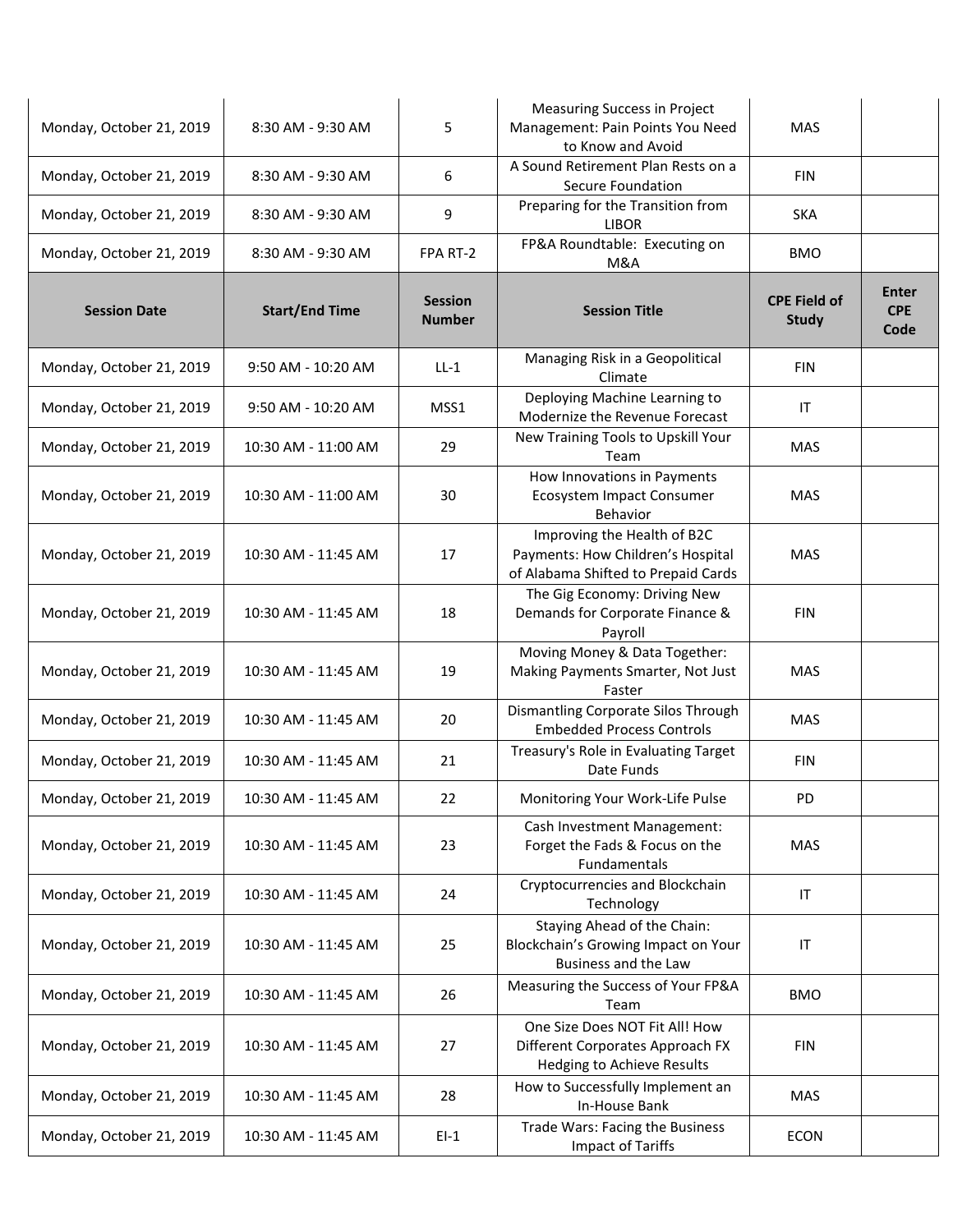| Monday, October 21, 2019 | 10:30 AM - 11:45 AM   | SPL1                            | Fostering Collaboration to Drive<br>Team Performance                                                    | <b>BMO</b>                          |                                    |
|--------------------------|-----------------------|---------------------------------|---------------------------------------------------------------------------------------------------------|-------------------------------------|------------------------------------|
| Monday, October 21, 2019 | 11:15 AM - 11:45 AM   | 31                              | <b>Speedy Metrics</b>                                                                                   | <b>COMM</b>                         |                                    |
| Monday, October 21, 2019 | 11:15 AM - 11:45 AM   | 32                              | <b>Transforming AP/AR Using</b><br>Blockchain, Standardized APIs and<br><b>Validated Data</b>           | IT                                  |                                    |
| Monday, October 21, 2019 | 12:00 PM - 1:30 PM    | $EIL-1$                         | Executive Institute Luncheon: The<br>Science of a Positive Growth<br>Mindset                            | <b>MAS</b>                          |                                    |
| Monday, October 21, 2019 | 12:00 PM - 1:30 PM    | FPAL                            | FP&A Luncheon - Prediction<br>Machines                                                                  | IT                                  |                                    |
| <b>Session Date</b>      | <b>Start/End Time</b> | <b>Session</b><br><b>Number</b> | <b>Session Title</b>                                                                                    | <b>CPE Field of</b><br><b>Study</b> | <b>Enter</b><br><b>CPE</b><br>Code |
| Monday, October 21, 2019 | 9:50 AM - 10:20 AM    | $LL-1$                          | Managing Risk in a Geopolitical<br>Climate                                                              | FIN                                 |                                    |
| Monday, October 21, 2019 | 9:50 AM - 10:20 AM    | MSS1                            | Deploying Machine Learning to<br>Modernize the Revenue Forecast                                         | ΙT                                  |                                    |
| Monday, October 21, 2019 | 10:30 AM - 11:00 AM   | 29                              | New Training Tools to Upskill Your<br>Team                                                              | <b>MAS</b>                          |                                    |
| Monday, October 21, 2019 | 10:30 AM - 11:00 AM   | 30                              | How Innovations in Payments<br>Ecosystem Impact Consumer<br>Behavior                                    | <b>MAS</b>                          |                                    |
| Monday, October 21, 2019 | 10:30 AM - 11:45 AM   | 17                              | Improving the Health of B2C<br>Payments: How Children's Hospital<br>of Alabama Shifted to Prepaid Cards | MAS                                 |                                    |
| Monday, October 21, 2019 | 10:30 AM - 11:45 AM   | 18                              | The Gig Economy: Driving New<br>Demands for Corporate Finance &<br>Payroll                              | <b>FIN</b>                          |                                    |
| Monday, October 21, 2019 | 10:30 AM - 11:45 AM   | 19                              | Moving Money & Data Together:<br>Making Payments Smarter, Not Just<br>Faster                            | <b>MAS</b>                          |                                    |
| Monday, October 21, 2019 | 10:30 AM - 11:45 AM   | 20                              | Dismantling Corporate Silos Through<br><b>Embedded Process Controls</b>                                 | <b>MAS</b>                          |                                    |
| Monday, October 21, 2019 | 10:30 AM - 11:45 AM   | 21                              | Treasury's Role in Evaluating Target<br>Date Funds                                                      | <b>FIN</b>                          |                                    |
| Monday, October 21, 2019 | 10:30 AM - 11:45 AM   | 22                              | Monitoring Your Work-Life Pulse                                                                         | <b>PD</b>                           |                                    |
| Monday, October 21, 2019 | 10:30 AM - 11:45 AM   | 23                              | Cash Investment Management:<br>Forget the Fads & Focus on the<br>Fundamentals                           | <b>MAS</b>                          |                                    |
| Monday, October 21, 2019 | 10:30 AM - 11:45 AM   | 24                              | Cryptocurrencies and Blockchain<br>Technology                                                           | IT                                  |                                    |
| Monday, October 21, 2019 | 10:30 AM - 11:45 AM   | 25                              | Staying Ahead of the Chain:<br>Blockchain's Growing Impact on Your<br>Business and the Law              | $\mathsf{I}\mathsf{T}$              |                                    |
| Monday, October 21, 2019 | 10:30 AM - 11:45 AM   | 26                              | Measuring the Success of Your FP&A<br>Team                                                              | <b>BMO</b>                          |                                    |
| Monday, October 21, 2019 | 10:30 AM - 11:45 AM   | 27                              | One Size Does NOT Fit All! How<br>Different Corporates Approach FX<br>Hedging to Achieve Results        | <b>FIN</b>                          |                                    |
| Monday, October 21, 2019 | 10:30 AM - 11:45 AM   | 28                              | How to Successfully Implement an<br>In-House Bank                                                       | <b>MAS</b>                          |                                    |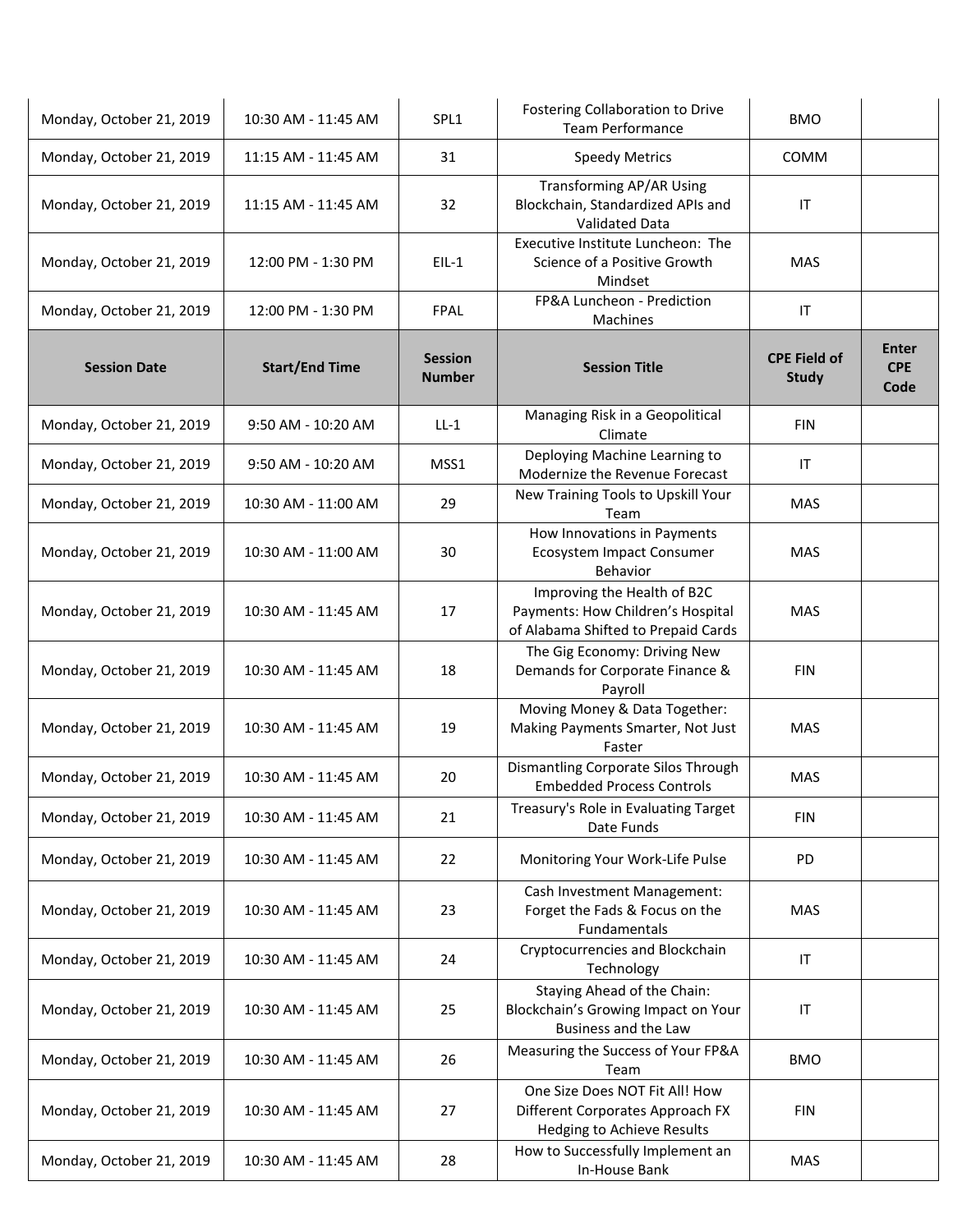| Monday, October 21, 2019 | 10:30 AM - 11:45 AM   | $EI-1$                          | Trade Wars: Facing the Business<br><b>Impact of Tariffs</b>                                             | <b>ECON</b>                         |                                    |
|--------------------------|-----------------------|---------------------------------|---------------------------------------------------------------------------------------------------------|-------------------------------------|------------------------------------|
| Monday, October 21, 2019 | 10:30 AM - 11:45 AM   | SPL1                            | <b>Fostering Collaboration to Drive</b><br>Team Performance                                             | <b>BMO</b>                          |                                    |
| Monday, October 21, 2019 | 11:15 AM - 11:45 AM   | 31                              | <b>Speedy Metrics</b>                                                                                   | COMM                                |                                    |
| Monday, October 21, 2019 | 11:15 AM - 11:45 AM   | 32                              | <b>Transforming AP/AR Using</b><br>Blockchain, Standardized APIs and<br><b>Validated Data</b>           | IT                                  |                                    |
| Monday, October 21, 2019 | 12:00 PM - 1:30 PM    | $EIL-1$                         | Executive Institute Luncheon: The<br>Science of a Positive Growth<br>Mindset                            | MAS                                 |                                    |
| Monday, October 21, 2019 | 12:00 PM - 1:30 PM    | <b>FPAL</b>                     | FP&A Luncheon - Prediction<br>Machines                                                                  | IT                                  |                                    |
| Monday, October 21, 2019 | 1:15 PM - 1:45 PM     | $LL-3$                          | Making the Most of Your Treasury<br>Team                                                                | <b>BMO</b>                          |                                    |
| Monday, October 21, 2019 | 1:15 PM - 1:45 PM     | $LL-4$                          | Smarter, Faster Payments with New<br>Technology                                                         | <b>MAS</b>                          |                                    |
| Monday, October 21, 2019 | 1:15 PM - 1:45 PM     | MSS <sub>2</sub>                | Smart Treasury of the Future: Al-<br><b>Powered Cash Forecasting</b>                                    | IT                                  |                                    |
| Monday, October 21, 2019 | $2:00$ PM - $3:00$ PM | 33                              | Next Generation Technology: Virtual<br>Accounts in Centralized Treasury                                 | <b>MAS</b>                          |                                    |
| <b>Session Date</b>      | <b>Start/End Time</b> | <b>Session</b><br><b>Number</b> | <b>Session Title</b>                                                                                    | <b>CPE Field of</b><br><b>Study</b> | <b>Enter</b><br><b>CPE</b><br>Code |
| Monday, October 21, 2019 | 2:00 PM - 3:00 PM     | 34                              | "The FBI is on Line 2": The Good,<br>The Bad, and The Reasonably<br><b>Attractive Parts of Payments</b> | <b>MAS</b>                          |                                    |
| Monday, October 21, 2019 | 2:00 PM - 3:00 PM     | 35                              | Beyond Speed: Emerging Payments<br>Application in the Real World                                        | <b>MAS</b>                          |                                    |
| Monday, October 21, 2019 | 2:00 PM - 3:00 PM     | 36                              | The Future of Payments (Is Now)                                                                         | <b>MAS</b>                          |                                    |
| Monday, October 21, 2019 | 2:00 PM - 3:00 PM     | 37                              | <b>Getting More From Your Technology</b><br>to Master Cash Forecasting                                  | <b>FIN</b>                          |                                    |
| Monday, October 21, 2019 | 2:00 PM - 3:00 PM     | 38                              | Fiduciary Mystery: The Case for Re-<br>Enrollment                                                       | <b>FIN</b>                          |                                    |
| Monday, October 21, 2019 | 2:00 PM - 3:00 PM     | 39                              | Drowning in Liquidity But Still<br>Thirsty: How Much is Too Much?                                       | <b>FIN</b>                          |                                    |
| Monday, October 21, 2019 | 2:00 PM - 3:00 PM     | 40                              | Building an Awesome FP&A Team: A<br>Story of Innovation and Engagement                                  | <b>BMO</b>                          |                                    |
| Monday, October 21, 2019 | 2:00 PM - 3:00 PM     | 41                              | The Politics of Communication                                                                           | COMM                                |                                    |
| Monday, October 21, 2019 | 2:00 PM - 3:00 PM     | 42                              | Leveraging Technology to Achieve<br><b>Optimal Results</b>                                              | MAS                                 |                                    |
| Monday, October 21, 2019 | 2:00 PM - 3:00 PM     | 44                              | Sink or Swim: LIBOR's Transition to a<br>New Reference Rate Leaves<br>Investors Less Than Buoyant       | <b>SKA</b>                          |                                    |
| Monday, October 21, 2019 | 2:00 PM - 3:00 PM     | 45                              | Don't Get Left Behind:<br>Understanding the Incremental<br><b>Borrowing Rate</b>                        | <b>SKA</b>                          |                                    |
| Monday, October 21, 2019 | 2:00 PM - 3:00 PM     | 46                              | Food for Thought: The Secret to<br><b>Successful Post-Acquisition Treasury</b><br>Integration           | <b>BMO</b>                          |                                    |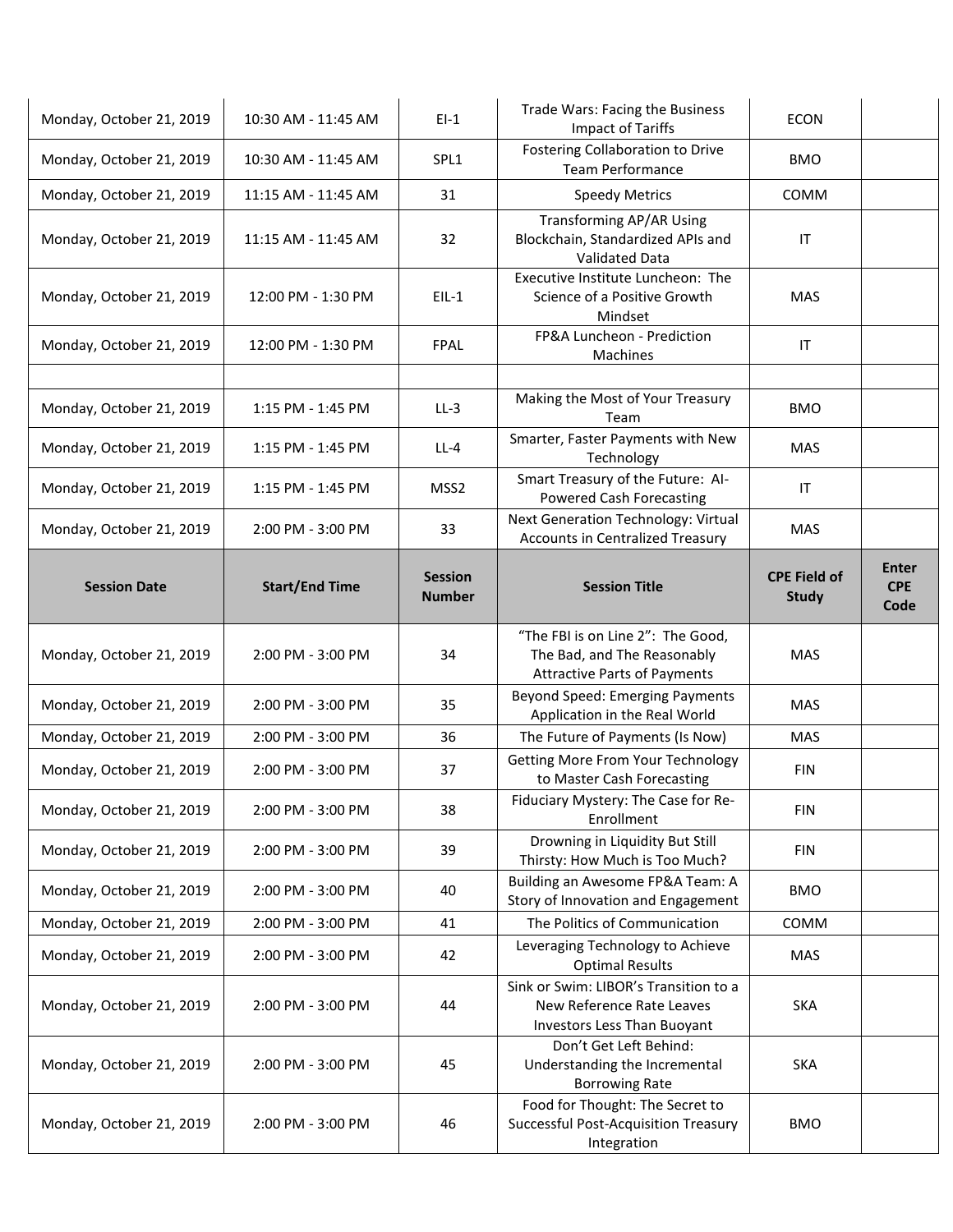| Monday, October 21, 2019  | 2:00 PM - 3:00 PM     | 47                              | China: Opening Doors, Creating<br>Opportunities for U.S. Corporates                                                     | <b>ECON</b>                         |                                    |
|---------------------------|-----------------------|---------------------------------|-------------------------------------------------------------------------------------------------------------------------|-------------------------------------|------------------------------------|
| Monday, October 21, 2019  | 2:00 PM - 3:00 PM     | 48                              | How FP&A and Treasury Can Help<br><b>Beat the Street</b>                                                                | <b>FIN</b>                          |                                    |
| Monday, October 21, 2019  | 2:00 PM - 3:00 PM     | $E1-2$                          | How are CFOs Evaluating Treasury &<br>Treasurer Performance?                                                            | <b>BMO</b>                          |                                    |
| Monday, October 21, 2019  | 2:00 PM - 3:00 PM     | PYRT-1                          | Payments Operations Roundtable:<br><b>Accounts Payable</b>                                                              | <b>BMO</b>                          |                                    |
| Monday, October 21, 2019  | 2:00 PM - 3:00 PM     | SPL <sub>2</sub>                | There Will Be No Miracles Here                                                                                          | PD                                  |                                    |
| Monday, October 21, 2019  | 3:45 PM - 5:00 PM     | MS Keynote                      | MindShift Keynote - Building AI<br>Programs That You Can Trust                                                          | <b>BMO</b>                          |                                    |
| <b>Session Date</b>       | <b>Start/End Time</b> | <b>Session</b><br><b>Number</b> | <b>Session Title</b>                                                                                                    | <b>CPE Field of</b><br><b>Study</b> | <b>Enter</b><br><b>CPE</b><br>Code |
| Tuesday, October 22, 2019 | 8:30 AM - 9:30 AM     | 49                              | Realizing the Benefits of Faster<br>Payments for the Corporate<br>Treasurer                                             | <b>MAS</b>                          |                                    |
| Tuesday, October 22, 2019 | 8:30 AM - 9:30 AM     | 50                              | Progress on the Path of Payments<br>Improvement: Update from the<br><b>Federal Reserve</b>                              | <b>MAS</b>                          |                                    |
| Tuesday, October 22, 2019 | 8:30 AM - 9:30 AM     | 51                              | A Corporate, a Bank and a Mega-<br>Computer Walk into a Bar: How Al<br>Can (and Will) Drive Productivity in<br>Payments | $\sf IT$                            |                                    |
| Tuesday, October 22, 2019 | 8:30 AM - 9:30 AM     | 52                              | SWIFT on Innovation: The Future of<br>Payments                                                                          | IT                                  |                                    |
| Tuesday, October 22, 2019 | 8:30 AM - 9:30 AM     | 53                              | Cyberrisk and Fraud Mitigation for<br><b>Treasury and Finance</b>                                                       | IT                                  |                                    |
| Tuesday, October 22, 2019 | 8:30 AM - 9:30 AM     | 54                              | <b>Breakfast of Champions: Managing</b><br>Executive Benefit Costs, Risks with<br>Innovative Hedging                    | <b>FIN</b>                          |                                    |
| Tuesday, October 22, 2019 | 8:30 AM - 9:30 AM     | 55                              | <b>Balancing Your Team: The Diversity</b><br>Multiple                                                                   | <b>BMO</b>                          |                                    |
| Tuesday, October 22, 2019 | 8:30 AM - 9:30 AM     | 56                              | Environmental, Social, & Governance<br>(ESG) Factors and Credit Ratings:<br>Making the Connection                       | <b>FIN</b>                          |                                    |
| Tuesday, October 22, 2019 | 8:30 AM - 9:30 AM     | 57                              | Monetary Policy and Its Impact on<br>the Yield Curve                                                                    | <b>FIN</b>                          |                                    |
| Tuesday, October 22, 2019 | 8:30 AM - 9:30 AM     | 58                              | Audits, VDAs, Reports: Sounds Like<br><b>Unclaimed Property</b>                                                         | <b>SKA</b>                          |                                    |
| Tuesday, October 22, 2019 | 8:30 AM - 9:30 AM     | 59                              | Point to CounterPoint: A Discussion<br>and Debate of Treasury<br>Management Issues of the Day                           | <b>MAS</b>                          |                                    |
| Tuesday, October 22, 2019 | 8:30 AM - 9:30 AM     | 60                              | Fulfill Your Potential and Beyond: A<br>Path for Career Success                                                         | <b>PD</b>                           |                                    |
| Tuesday, October 22, 2019 | 8:30 AM - 9:30 AM     | 61                              | <b>Treasurers Innovation Panel</b>                                                                                      | <b>MAS</b>                          |                                    |
| Tuesday, October 22, 2019 | 8:30 AM - 9:30 AM     | 62                              | Budgeting, Forecasting and Planning<br><b>Best Practices</b>                                                            | <b>FIN</b>                          |                                    |
| Tuesday, October 22, 2019 | 8:30 AM - 9:30 AM     | 64                              | Exploiting the IT and Finance<br>Partnership to Trailblaze Digital<br>Finance                                           | IT                                  |                                    |
| Tuesday, October 22, 2019 | 8:30 AM - 9:30 AM     | 65                              | A Fireside Chat with CFTC<br><b>Commissioner Stump</b>                                                                  | PD                                  |                                    |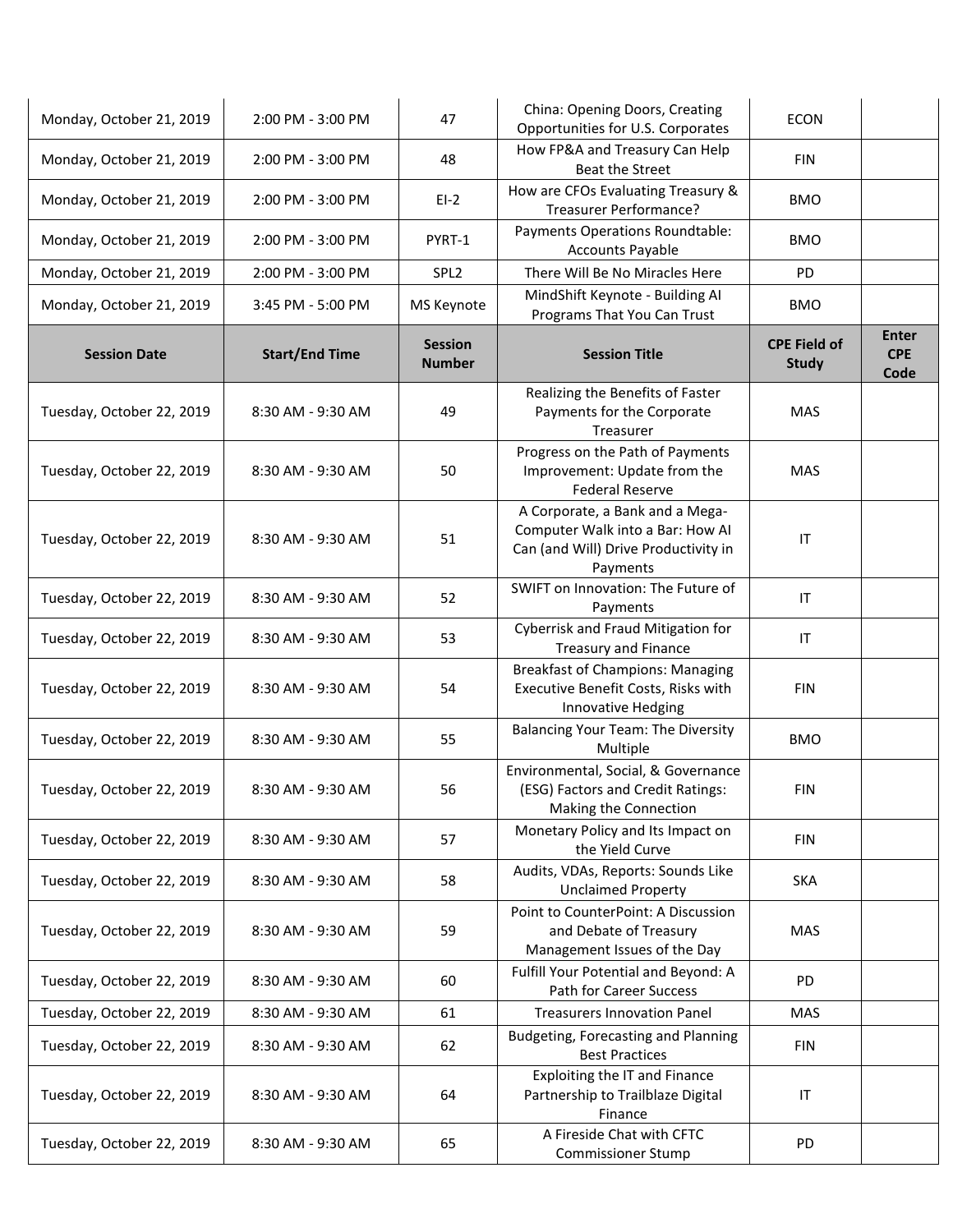|                           |                       |                                 | It's All in the Data: Improving<br>Analytics to Build Real-Time Risk                                           |                                     |                                    |
|---------------------------|-----------------------|---------------------------------|----------------------------------------------------------------------------------------------------------------|-------------------------------------|------------------------------------|
| Tuesday, October 22, 2019 | 8:30 AM - 9:30 AM     | $EI-3$                          | Management and Next Gen Risk<br>Finance                                                                        | <b>SKA</b>                          |                                    |
| Tuesday, October 22, 2019 | 8:30 AM - 9:30 AM     | PYRT-2                          | Payments Operations Roundtable:<br><b>Accounts Receivable</b>                                                  | <b>BMO</b>                          |                                    |
| Tuesday, October 22, 2019 | 9:50 AM - 10:20 AM    | $LL-5$                          | Finance and IT: Partnering for<br><b>Success</b>                                                               | IT                                  |                                    |
| Tuesday, October 22, 2019 | 9:50 AM - 10:20 AM    | MSS3                            | Understanding How RPA Can Impact<br><b>Your Business</b>                                                       | IT                                  |                                    |
| Tuesday, October 22, 2019 | 10:30 AM - 11:45 AM   | 66                              | Avoid Mistakes: Make Fewer<br>Assumptions About Blockchain                                                     | IT                                  |                                    |
| Tuesday, October 22, 2019 | 10:30 AM - 11:45 AM   | 67                              | ISO 20022: Taking it to the Next<br>Level - U.S. and Global                                                    | <b>MAS</b>                          |                                    |
| Tuesday, October 22, 2019 | 10:30 AM - 11:45 AM   | 68                              | Exploring the New Reality: How Real-<br>Time Payments is Transforming the<br>Industry, and Why We Need to Care | <b>MAS</b>                          |                                    |
| <b>Session Date</b>       | <b>Start/End Time</b> | <b>Session</b><br><b>Number</b> | <b>Session Title</b>                                                                                           | <b>CPE Field of</b><br><b>Study</b> | <b>Enter</b><br><b>CPE</b><br>Code |
| Tuesday, October 22, 2019 | 10:30 AM - 11:45 AM   | 69                              | Dealing with Cash: The Currency<br>Logistics Conundrum                                                         | <b>MAS</b>                          |                                    |
| Tuesday, October 22, 2019 | 10:30 AM - 11:45 AM   | 70                              | Advanced Interest Rate Hedging<br>Strategies                                                                   | <b>FIN</b>                          |                                    |
| Tuesday, October 22, 2019 | 10:30 AM - 11:45 AM   | 71                              | Designing and Delivering a<br>Workplace Financial Wellness<br>Program                                          | <b>FIN</b>                          |                                    |
| Tuesday, October 22, 2019 | 10:30 AM - 11:45 AM   | 72                              | How to Measure Success,<br>Performance, and Risk in a Cash<br>Portfolio                                        | <b>FIN</b>                          |                                    |
| Tuesday, October 22, 2019 | 10:30 AM - 11:45 AM   | 74                              | Perception and Reality: Your<br>Personal Brand                                                                 | <b>PD</b>                           |                                    |
| Tuesday, October 22, 2019 | 10:30 AM - 11:45 AM   | 75                              | Artificial Intelligence Within the<br>Financial World: How Will it Help<br>You?                                | IT                                  |                                    |
| Tuesday, October 22, 2019 | 10:30 AM - 11:45 AM   | 76                              | <b>Using Scenario Planning</b>                                                                                 | <b>FIN</b>                          |                                    |
| Tuesday, October 22, 2019 | 10:30 AM - 11:45 AM   | 77                              | Brexit and the Future of UK<br>Relationships With the U.S. and the<br>World                                    | <b>ECON</b>                         |                                    |
| Tuesday, October 22, 2019 | 10:30 AM - 11:45 AM   | 78                              | Fighting Fraud with Better Tools and<br><b>Smarter People</b>                                                  | IT                                  |                                    |
| Tuesday, October 22, 2019 | 10:30 AM - 11:45 AM   | 79                              | Integrated Business Planning &<br>Analytics at HPHC: Leveraging the<br>Power of the Cloud                      | <b>MAS</b>                          |                                    |
| Tuesday, October 22, 2019 | 10:30 AM - 11:45 AM   | $EI-4$                          | Live Hack and Data Breach<br>Masterclass                                                                       | IT                                  |                                    |
| Tuesday, October 22, 2019 | 10:30 AM - 11:45 AM   | SPL3                            | Hyperfocus: How to Be More<br>Productive in a World of Distraction                                             | PD                                  |                                    |
| Tuesday, October 22, 2019 | 10:30 AM - 11:00 AM   | 80                              | Money Saving Developments<br><b>Hedging With New Financial</b><br>Instruments at CME Group                     | <b>FIN</b>                          |                                    |
| Tuesday, October 22, 2019 | 10:30 AM - 11:00 AM   | 81                              | Leveraging APIs to Transform Your<br><b>Business Model</b>                                                     | $\ensuremath{\mathsf{IT}}\xspace$   |                                    |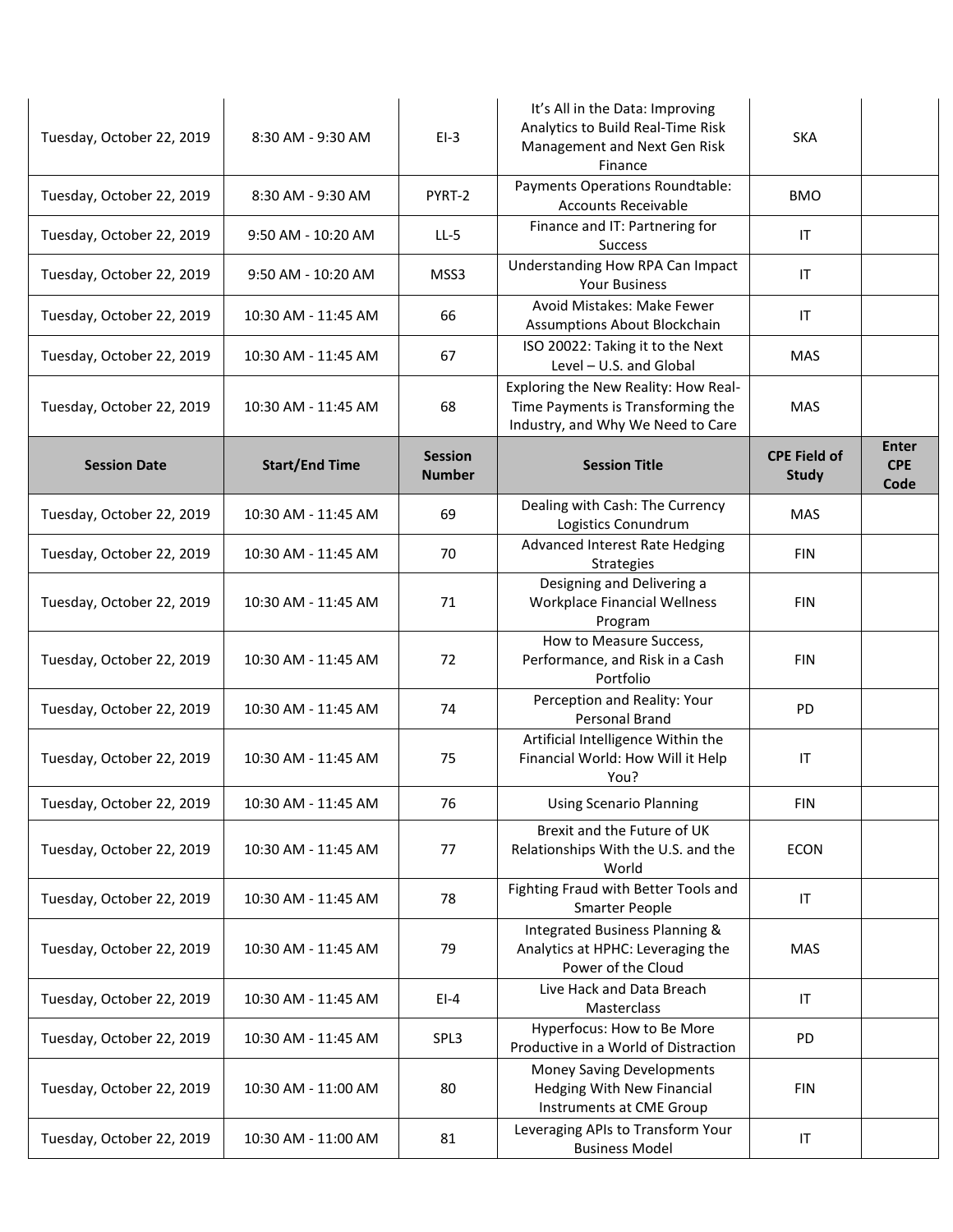| Tuesday, October 22, 2019 | 11:15 AM - 11:45 AM   | 82                              | Designing a Cash Equivalent<br><b>Investment Strategy</b>                                                                    | <b>FIN</b>                          |                                    |
|---------------------------|-----------------------|---------------------------------|------------------------------------------------------------------------------------------------------------------------------|-------------------------------------|------------------------------------|
| Tuesday, October 22, 2019 | 11:15 AM - 11:45 AM   | 83                              | Treasury 2030: The Future is Coming                                                                                          | <b>BMO</b>                          |                                    |
| Tuesday, October 22, 2019 | 12:00 PM - 1:30 PM    | <b>CERT LUNCH</b>               | Certification Luncheon - Strategic<br>Risk and Crisis Management: When<br><b>Bad News Becomes Good News</b>                  | <b>MAS</b>                          |                                    |
| Tuesday, October 22, 2019 | 12:00 PM - 1:30 PM    | $EIL-2$                         | Executive Institute Luncheon - The<br>Intersection of How Markets, Policy<br>and Strategy are Impacting Your<br>Organization | <b>ECON</b>                         |                                    |
| Tuesday, October 22, 2019 | 1:00 PM - 1:30 PM     | $LL-7$                          | Protecting Against Cyberfraud with<br>People and Technology                                                                  | IT                                  |                                    |
| Tuesday, October 22, 2019 | 1:00 PM - 1:30 PM     | $LL-8$                          | Protecting Finance & Treasury<br>Against Cyberfraud                                                                          | IT                                  |                                    |
| Tuesday, October 22, 2019 | 1:45 PM - 3:00 PM     | 84                              | Do Faster Payments Equal Faster<br>Fraud? Driving Adoption While<br><b>Mitigating Risk</b>                                   | MAS                                 |                                    |
| Tuesday, October 22, 2019 | 1:45 PM - 3:00 PM     | 86                              | ACH's Road to the Future: What is<br>Changing in the ACH That Will Drive<br>Your Payments Strategy?                          | <b>MAS</b>                          |                                    |
| <b>Session Date</b>       | <b>Start/End Time</b> | <b>Session</b><br><b>Number</b> | <b>Session Title</b>                                                                                                         | <b>CPE Field of</b><br><b>Study</b> | <b>Enter</b><br><b>CPE</b><br>Code |
| Tuesday, October 22, 2019 | 1:45 PM - 3:00 PM     | 87                              | Optimizing the Client Experience<br>Through Payment Automation                                                               | MAS                                 |                                    |
| Tuesday, October 22, 2019 | 1:45 PM - 3:00 PM     | 88                              | <b>Acquisition Financing: Managing</b><br>Banks, Rating Agencies and Investors<br>to Minimize Cost of Capital                | <b>MAS</b>                          |                                    |
| Tuesday, October 22, 2019 | 1:45 PM - 3:00 PM     | 89                              | Building Leaders, One Conversation<br>at a Time                                                                              | <b>PD</b>                           |                                    |
| Tuesday, October 22, 2019 | 1:45 PM - 3:00 PM     | 90                              | ASU 2017-12: Practical Applications<br>of the New Hedge Accounting Rules                                                     | <b>FIN</b>                          |                                    |
| Tuesday, October 22, 2019 | 1:45 PM - 3:00 PM     | 91                              | Manage Pension Risk Prior to<br>Merger/Termination                                                                           | <b>SKA</b>                          |                                    |
| Tuesday, October 22, 2019 | 1:45 PM - 3:00 PM     | 92                              | Finance's Evolving Role: The<br>Importance of Transformation and<br>Digitization to Finance                                  | <b>BMO</b>                          |                                    |
| Tuesday, October 22, 2019 | 1:45 PM - 3:00 PM     | 93                              | Driving Strategic Value From an Early<br>Pay Program                                                                         | <b>FIN</b>                          |                                    |
| Tuesday, October 22, 2019 | 1:45 PM - 3:00 PM     | 94                              | Coaching ROI: A Path for Creating<br><b>High-Performing Teams</b>                                                            | <b>PD</b>                           |                                    |
| Tuesday, October 22, 2019 | 1:45 PM - 3:00 PM     | 95                              | <b>Collision Course: Navigating Merging</b><br><b>Treasury Teams</b>                                                         | <b>MAS</b>                          |                                    |
| Tuesday, October 22, 2019 | 1:45 PM - 3:00 PM     | 96                              | What's Your Game Plan for Data and<br>Cybersecurity? Prepare for the<br>Unexpected                                           | IT                                  |                                    |
| Tuesday, October 22, 2019 | 1:45 PM - 3:00 PM     | 97                              | Now Playing: AI, ML and Finance in<br>Real Life                                                                              | IT                                  |                                    |
| Tuesday, October 22, 2019 | 1:45 PM - 3:00 PM     | 98                              | <b>Emerging Benchmark Interest Rates:</b><br><b>Accounting and Valuation</b><br>Observations on LIBOR Replacement            | <b>MAS</b>                          |                                    |
| Tuesday, October 22, 2019 | 1:45 PM - 3:00 PM     | Exec RT-2                       | Executive Roundtable: Where Does<br><b>LIBOR Impact You?</b>                                                                 | <b>ECON</b>                         |                                    |